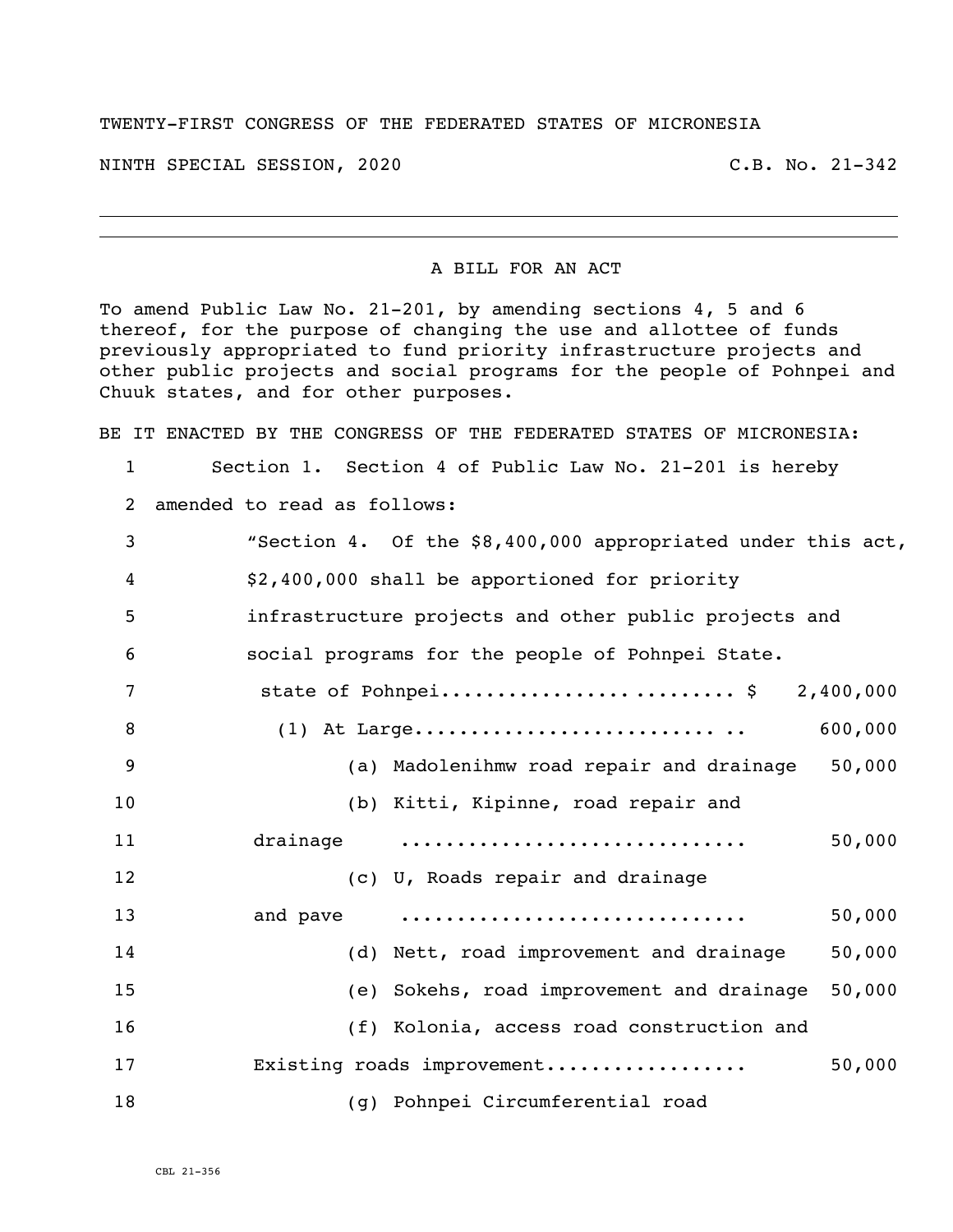| 1              | improvement and drainage\$<br>50,000                 |
|----------------|------------------------------------------------------|
| $\overline{2}$ | 50,000<br>(h)<br>Pohnpei Power Line distribution     |
| 3              | Pohnpei Youth Groups activities support25,000<br>(i) |
| 4              | (j) Pohnpei Land Office Building completion,         |
| 5              | $2nd$ floor, phase 1<br>50,000                       |
| 6              | (k) Pohnpei Household water and sanitary             |
| 7              | Facility program<br>25,000                           |
| 8              | (1) Pohnpei Racing Canoe construction and            |
| 9              | tournament<br>15,000                                 |
| 10             | 15,000<br>(m) Pohnpei Baseball Tournament Support    |
| 11             | 15,000<br>Pohnpei Dahu projects<br>(n)               |
| 12             | (o) Outer Island Emergency                           |
| 13             | water and food<br>30,000                             |
| 14             | Nihkan Road<br>25,000<br>(p)                         |
| 15             | 600,000<br>Election District No. 1<br>(2)            |
| 16             | 118,000<br>Seidonokowa paving<br>(a)                 |
| 17             | 30,000<br>Omine road overlay paving<br>(b)           |
| 18             | 18,000<br>(c) Dienpwel road paving project           |
| 19             | (d) COM-FSM students' outstanding debts 63,000       |
| 20             | Pohnpei Catholic school road paving<br>35,000<br>(e) |
| 21             | Sokehs ridge cleaning<br>18,000<br>(f)               |
| 22             | Tree cutting/trimming project<br>23,000<br>(g)       |
| 23             | Sokehs Powe paving<br>40,000<br>(h)                  |
| 24             | (i) Sokehs Ridge paving<br>140,000                   |
| 25             | 80,000<br>(j) Likedpwuhpwu road overlay paving       |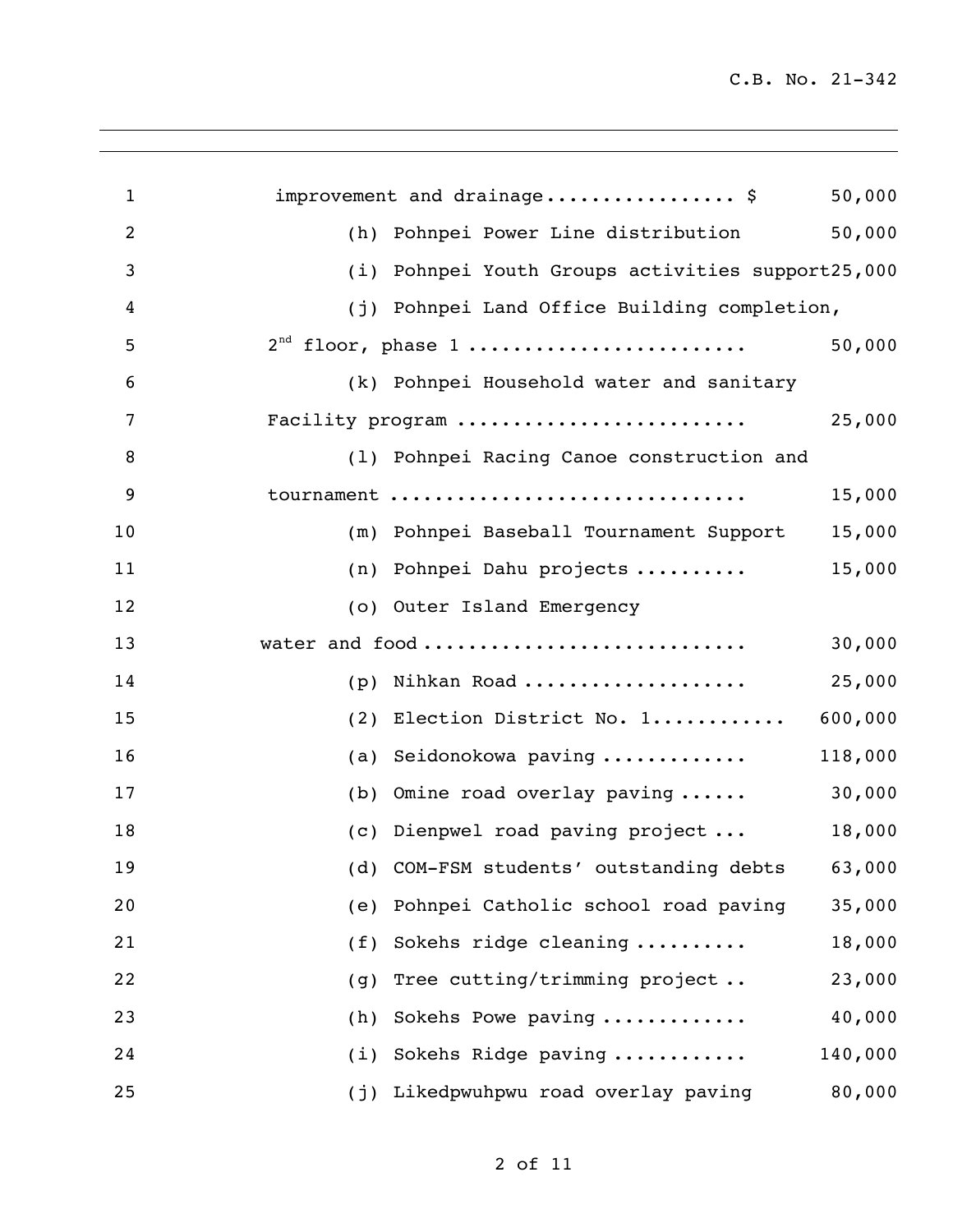| $\mathbf{1}$   |     | (k) Totopai road overlay paving phase II  \$ 35,000      |         |
|----------------|-----|----------------------------------------------------------|---------|
| $\overline{2}$ | (3) | Election District No. 2                                  | 600,000 |
| 3              |     | (a) Alek Ioanis road paving                              | 25,000  |
| 4              |     | (b) Lohd road coral/paving $\ldots \ldots \ldots \ldots$ | 75,000  |
| 5              | (C) | Lohd water improvement                                   | 25,000  |
| 6              | (d) | Pohnmwaiei road improvement                              | 30,000  |
| 7              | (e) | Sapwalap civic center                                    | 20,000  |
| 8              |     | (f) Mesisou, Pahnsapw road improvement                   | 20,000  |
| 9              | (g) | Club Madolenihmw                                         | 10,000  |
| 10             | (h) | William Usiel road                                       | 10,000  |
| 11             |     | (i) Kitam road paving                                    | 50,000  |
| 12             | (j) | Madolenihmw school bus operation                         | 30,000  |
| 13             |     | (k) Madolenihmw COVID-19 Task Force                      | 30,000  |
| 14             |     | (1) Enimwahn Development Association                     | 15,000  |
| 15             | (m) | [Wheel chairs purchase for ED#2]                         |         |
| 16             |     | Likinsaui road paving                                    | 10,000  |
| 17             |     | $(n)$ Medical referral                                   | 10,000  |
| 18             |     | (o) Coral purchase                                       | 50,000  |
| 19             |     |                                                          | 50,000  |
| 20             | (q) | Water tanks purchase                                     | 50,000  |
| 21             | (r) | ED#2 Administrative support costs                        | 30,000  |
| 22             | (S) | Ohwa Christian School subsidy                            | 20,000  |
| 23             |     | (t) Nintok road improvement                              | 40,000  |
| 24             |     | (4) Election District No. 3                              | 600,000 |
| 25             |     | (a) Eirke, Nett road paving                              | 100,000 |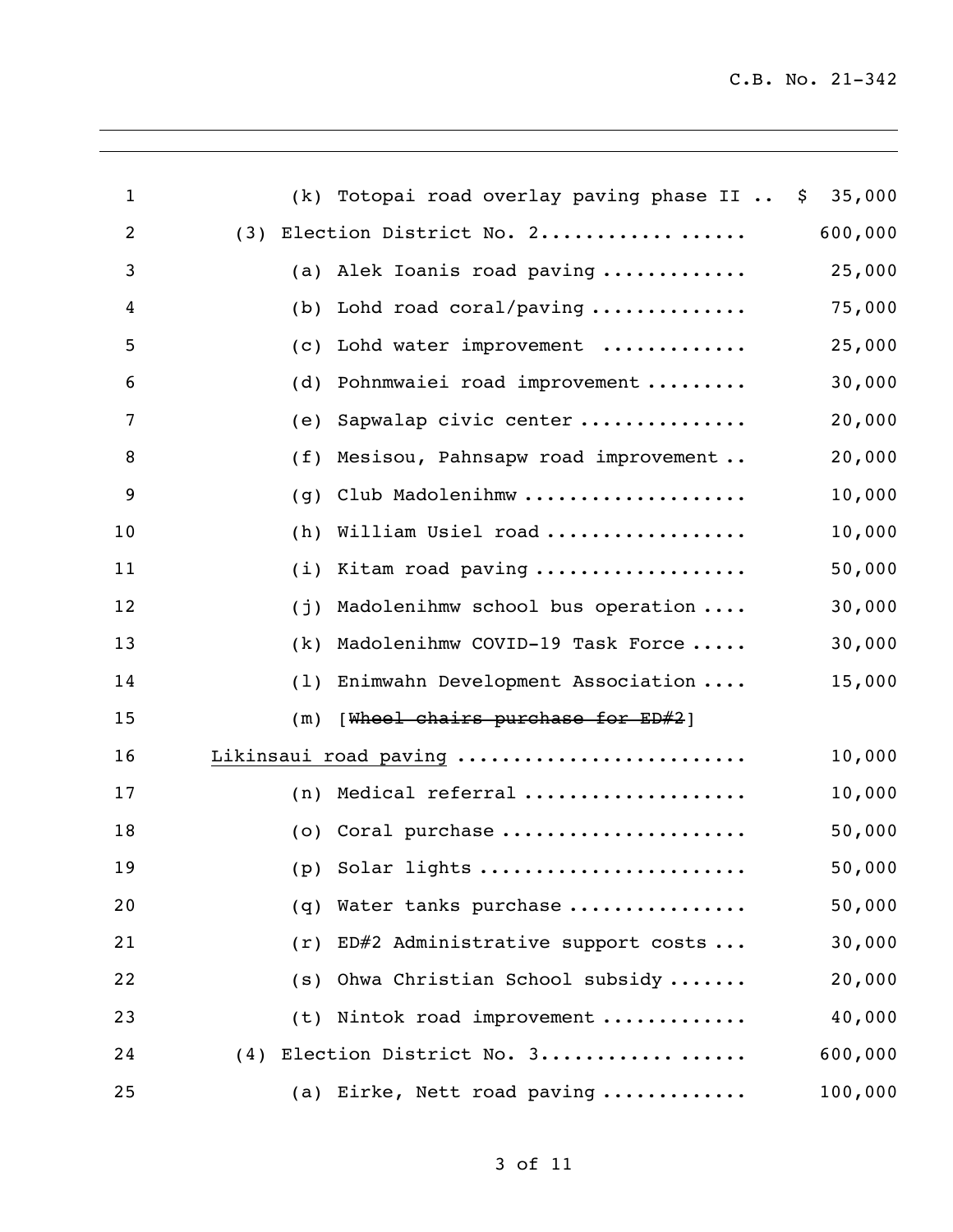| $\mathbf{1}$   | (b) Meitik - Nan Sokasok, Nett road paving $\zeta$      | 150,000   |
|----------------|---------------------------------------------------------|-----------|
| $\overline{2}$ | Nan Mwaht, Nett road paving<br>(C)                      | 50,000    |
| 3              | Adoroi, U road paving<br>(d)                            | 80,000    |
| 4              | Pahn Pe, U road paving<br>(e)                           | 60,000    |
| 5              | Luhkoak, U road paving<br>(f)                           | 30,000    |
| 6              | Takaieu, U causeway road improvement<br>(g)             | 30,000    |
| 7              | (h) Pingelap public projects                            | 50,000    |
| 8              | (i) Mokil public projects                               | 50,000"   |
| 9              | Section 2. Section 5 of Public Law No. 21-201 is hereby |           |
| 10             | amended to read as follows:                             |           |
| 11             | "Section 5. Of the \$8,400,000 appropriated under this  |           |
| 12             | act, \$3,600,000 shall be apportioned for priority      |           |
| 13             | infrastructure projects and other public projects and   |           |
| 14             | social programs for the people of Chuuk State.          |           |
| 15             | state of Chuuk\$                                        | 3,600,000 |
| 16             | $(1)$ At Large                                          | 600,000   |
| 17             | (a) Chuuk State Registrar of                            |           |
| 18             | Corporation office subsidy                              | 20,000    |
| 19             | (b) Municipal offices                                   |           |
| 20             | construction/improvements                               | 50,000    |
| 21             | (c) Municipal docks/seawalls                            |           |
| 22             | maintenance and improvements                            | 40,000    |
| 23             | (d) Municipal roads/bridges improvement                 |           |
| 24             | And beautification                                      | 30,000    |
| 25             | (e) Chuuk Students' Financial Assistance                | 50,000    |
|                |                                                         |           |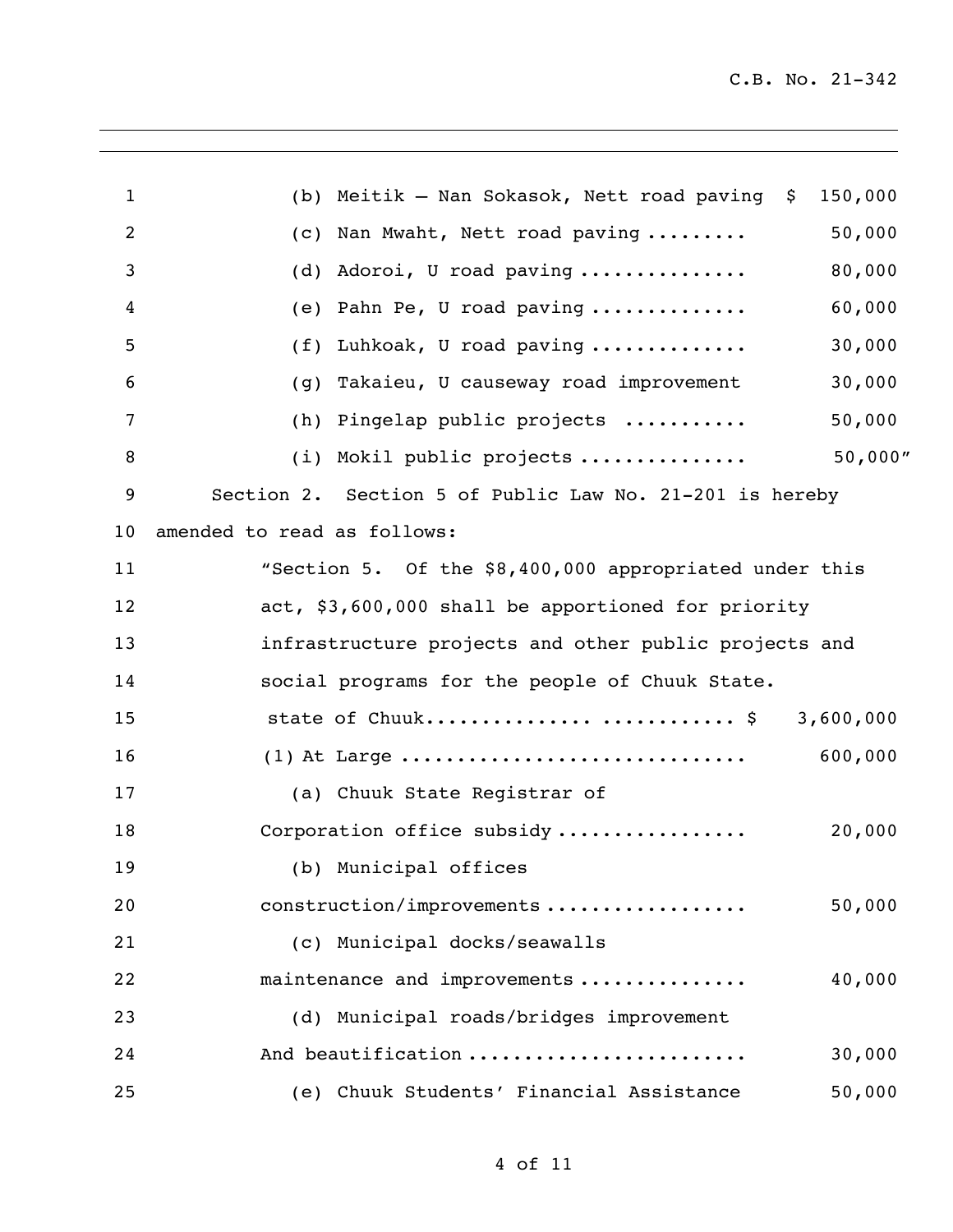| $\mathbf{1}$   | (f) Fishing Projects  \$                                  | 70,000  |
|----------------|-----------------------------------------------------------|---------|
| $\overline{2}$ | Housing renovations/improvements.<br>(q)                  | 100,000 |
| 3              | (h) Allottee's Administrative Support\                    |         |
| 4              | costs                                                     | 35,000  |
| 5              | (i) Contribution s to State, Municipal                    |         |
| 6              | and Community activities, events and programs             | 80,000  |
| 7              | (j) Women's Home Economic Projects.                       | 20,000  |
| 8              | (k) Community and Family water projects                   | 25,000  |
| 9              | (1) Power Generators/solar lighting                       |         |
| 10             | systems and accessories                                   | 25,000  |
| 11             | $(m)$ Land transportation                                 | 55,000  |
| 12             | (2) Election District No. 1                               | 600,000 |
| 13             | (a) Fishing Projects                                      | 100,000 |
| 14             | (b) Solar freezers and lighting systems                   | 100,000 |
| 15             | (c) Housing renovations and improvement                   | 100,000 |
| 16             | (d) Municipal and Communities                             |         |
| 17             | multipurpose facilities                                   | 90,000  |
| 18             | (e) Mortlockese in Pohnpei Meeting Halls                  | 10,000  |
| 19             | (f) Chuuk Diocese building completion                     | 20,000  |
| 20             | (g) Students' financial                                   |         |
| 21             | assistance $\dots\dots\dots\dots\dots\dots\dots$ [80,000] | 65,000  |
| 22             | (h) Municipal and Communities                             |         |
| 23             | activities, events and programs [50,000]                  | 40,000  |
| 24             | (i) Business startup $[50,000]$                           | 25,000  |
| 25             | (j) Office of the Governor, Chuuk State                   |         |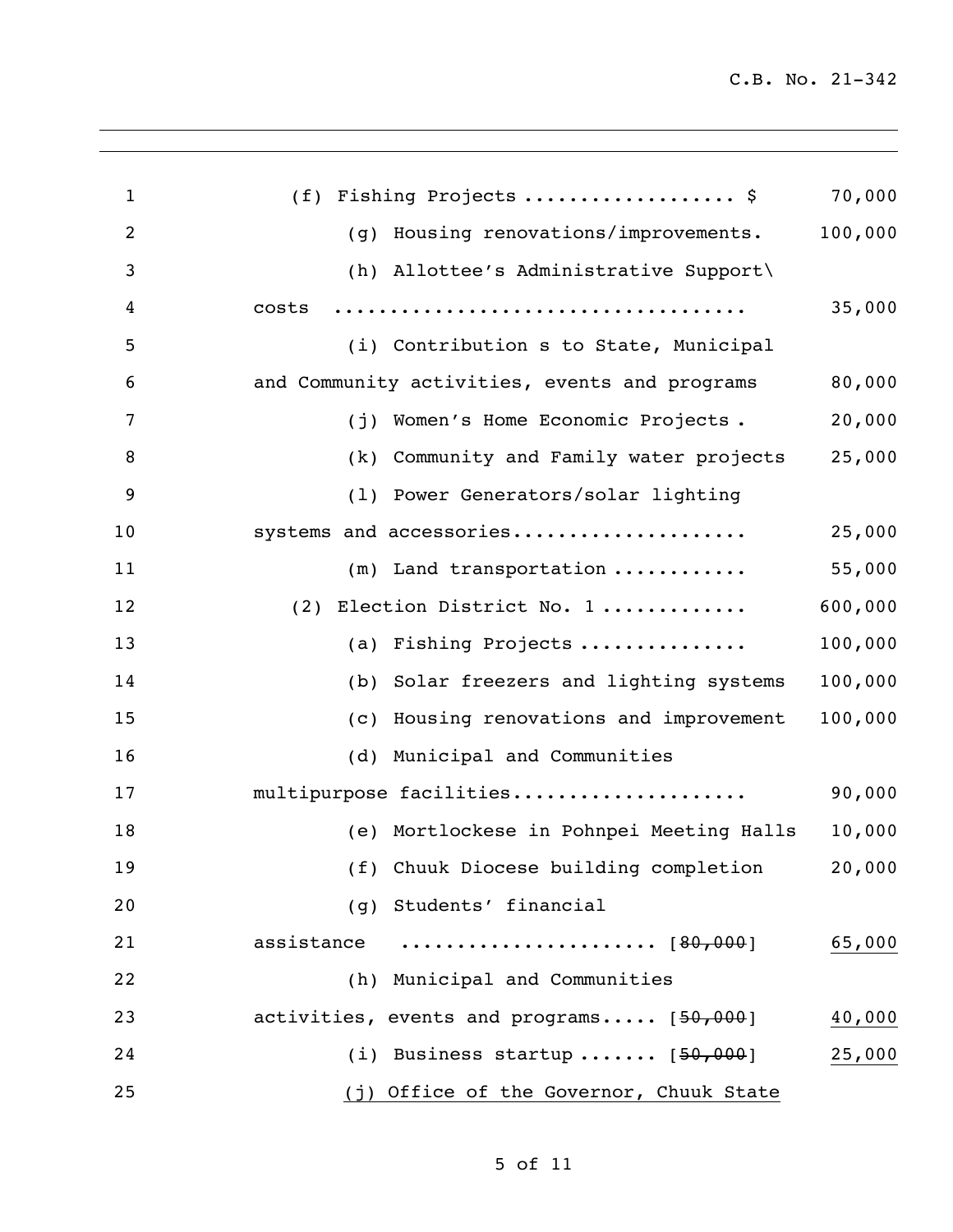| $\mathbf{1}$   | subsidy    |                                         | 50,000  |
|----------------|------------|-----------------------------------------|---------|
| $\overline{2}$ | (3)        | Election District No. 2                 | 600,000 |
| 3              | (a)        | Weno Goodwill Game                      | 50,000  |
| 4              | (b)        | Municipal Governments' subsidy.         | 40,000  |
| 5              | (c)        | Administrative support costs            | 20,000  |
| 6              | (d)        | Housing and Community Halls             |         |
| 7              | renovation |                                         | 150,000 |
| 8              | (e)        | Fishing Project                         | 40,000  |
| 9              | (f)        | Repatriation of Human Remains           | 10,000  |
| 10             | (g)        | Road improvement and maintenance        | 60,000  |
| 11             | (h)        | Sewing project                          | 10,000  |
| 12             | (i)        | Land transportation                     | 40,000  |
| 13             | (i)        | Weno Municipal Office administrative    |         |
| 14             |            | costs/activities/programs               | 20,000  |
| 15             | (k)        | POL/Freight/Charters                    | 30,000  |
| 16             |            | (1) Youth activities/beautification     |         |
| 17             | project    |                                         | 10,000  |
| 18             |            | $(m)$ Travel Needs                      | 10,000  |
| 19             |            | (n) Students financial assistance       | 20,000  |
| 20             |            | (o) Contributions to Chuuk Associations |         |
| 21             | abroad     |                                         | 10,000  |
| 22             |            | (p) Food Relief Program                 | 70,000  |
| 23             |            | (q) Piss-Paneu land acquisition for     |         |
| 24             |            | FSM Telecom Tower                       | 10,000  |
| 25             |            | (4) Election District No. 3             | 600,000 |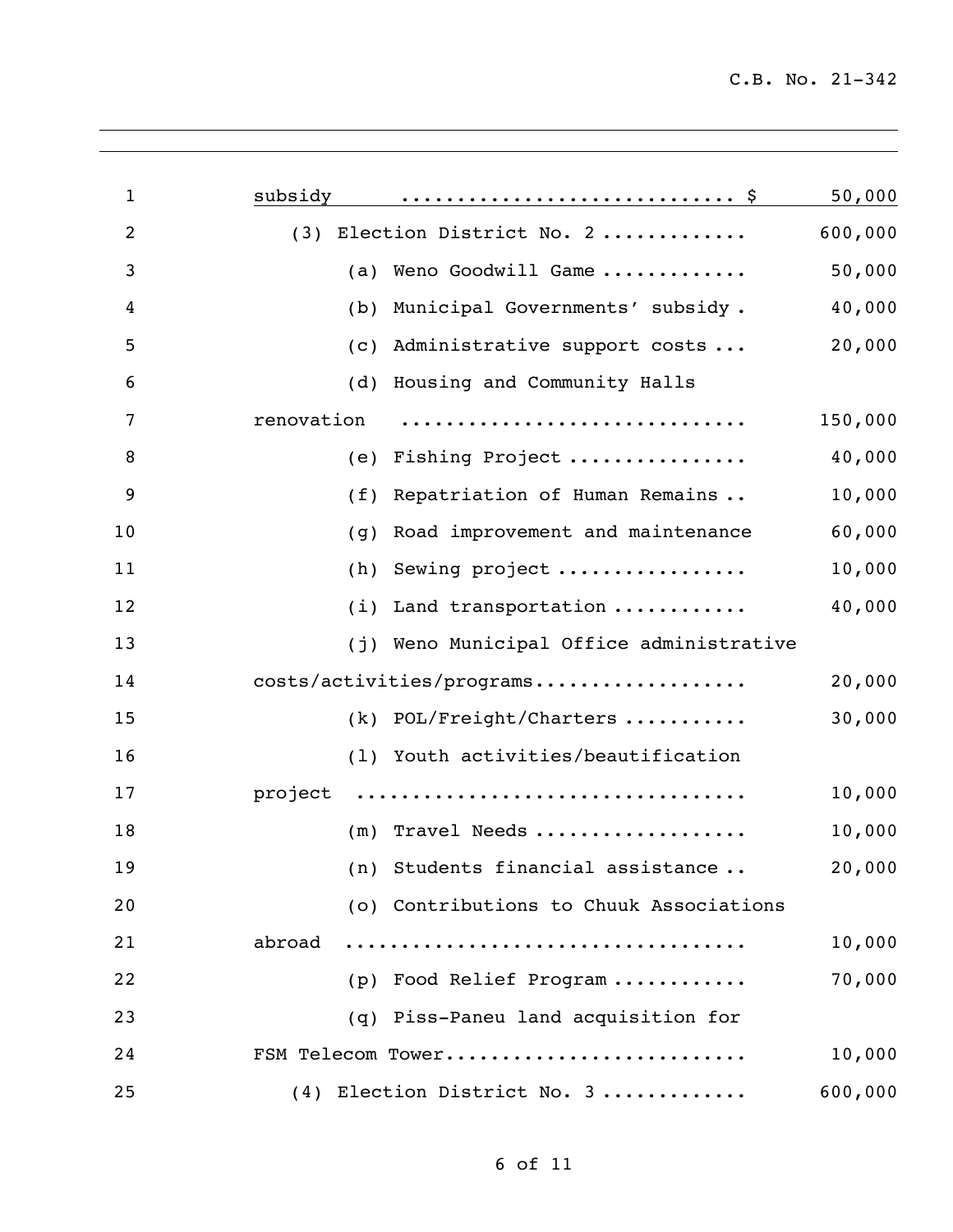| $\mathbf{1}$   | (a) Housing, Multi-purpose renovation    |         |
|----------------|------------------------------------------|---------|
| $\overline{2}$ | and improvements \$                      | 150,000 |
| 3              | Humanitarian Assistance<br>(b)           | 60,000  |
| 4              | (c) SNDA Administrative costs            |         |
| 5              | (current & prior obligations)            | 40,000  |
| 6              | (d) Students Financial Assistance        | 20,000  |
| 7              | Fishing Projects<br>(e)                  | 105,000 |
| 8              | Sewing Projects<br>(f)                   | 30,000  |
| 9              | Land Transportation<br>(g)               | 55,000  |
| 10             | $(h)$ Office space rental                | 8,000   |
| 11             | (i) Contribution to Municipal, Community |         |
| 12             | event/activities, and programs           | 40,000  |
| 13             | (j) Contribution to Southern Namoneas    |         |
| 14             | Off-island association/org               | 10,000  |
| 15             | (k) Expenses for deseased/human remains  | 22,000  |
| 16             | Business Startup<br>(1)                  | 10,000  |
| 17             | POL/Charters/Freights<br>(m)             | 20,000  |
| 18             | $(n)$ Solar power/lights                 | 10,000  |
| 19             | (o) Southern Namoneas Student            |         |
| 20             | tuition at Xavier High School            | 5,000   |
| 21             | (p) Souther Namoneas boat and            |         |
| 22             | outboard motor                           | 15,000  |
| 23             | (5) Election District No. 4              | 600,000 |
| 24             | (a) Fishing projects                     | 100,000 |
| 25             | (b) Solar Freezers                       | 50,000  |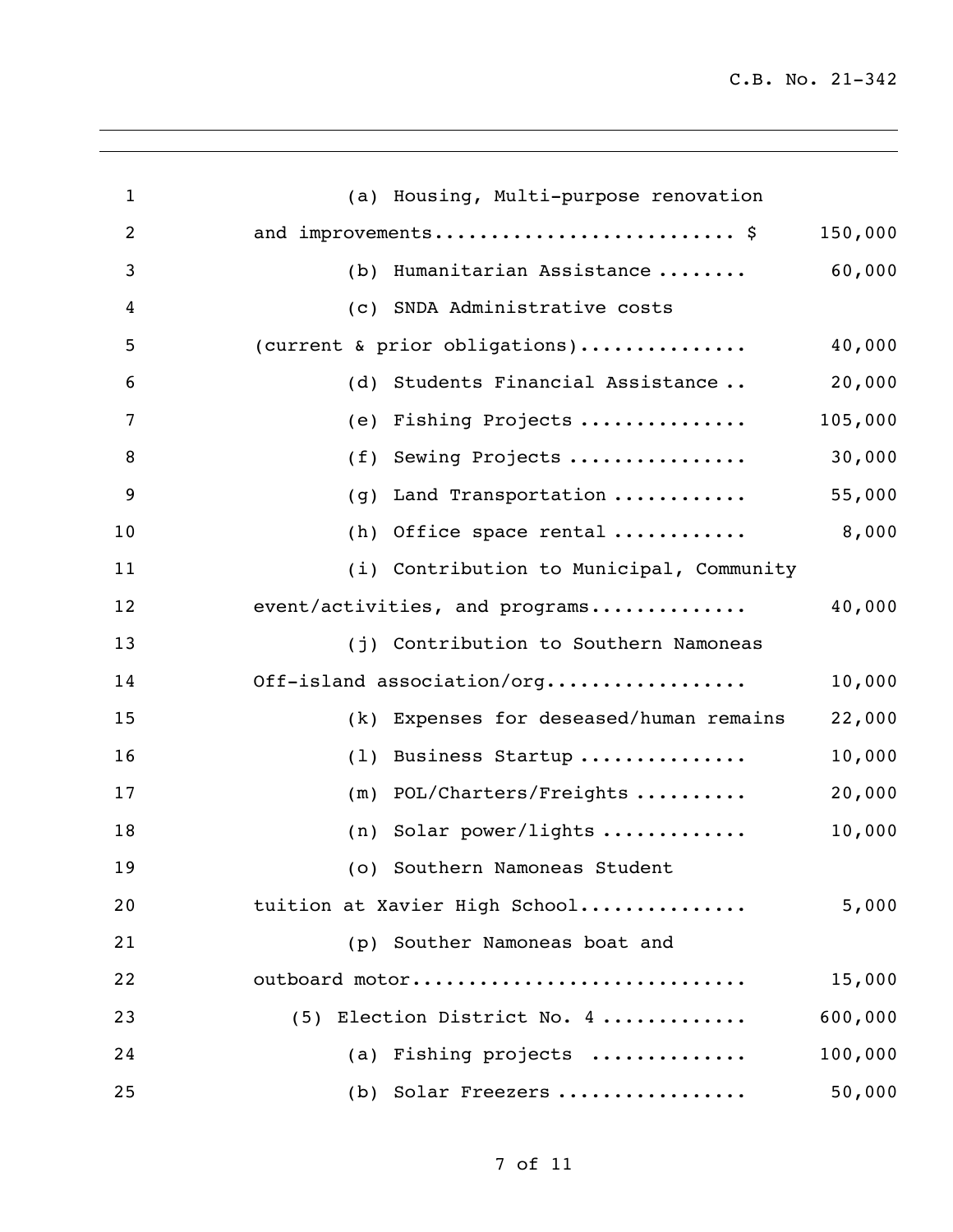| $\mathbf{1}$   | Food Relief Program  \$<br>(C)         | 50,000  |
|----------------|----------------------------------------|---------|
| $\overline{2}$ | Municipal Governments' subsidy.<br>(d) | 100,000 |
| 3              | Road improvement<br>(e)                | 30,000  |
| 4              | Students' financial assistance.<br>(f) | 30,000  |
| 5              | Housing repair/renovation<br>(g)       | 100,000 |
| 6              | Ice Plant<br>(h)                       | 30,000  |
| 7              | Land Transportation<br>(i)             | 30,000  |
| 8              | Human Remain Repatriation  \$<br>(j)   | 30,000  |
| 9              | (k) Faichuk Development Authority      |         |
| 10             | administrative support costs           | 30,000  |
| 11             | (1) Tolensom Municipal Inauguration    | 20,000  |
| 12             | $(6)$ Election District No. 5          | 600,000 |
| 13             | (a) Community, Municipal activities,   |         |
| 14             | events, programs                       | 40,000  |
| 15             | (b) Low Income/Community housing       |         |
| 16             | renovation/rehabilitation              | 45,000  |
| 17             | (c) Tamatam Land Acquisition           | 30,000  |
| 18             | (d) Solar Power System                 | 100,000 |
| 19             | (e) Solar Freezers                     | 50,000  |
| 20             | (f) Fishing project                    | 40,000  |
| 21             | (g) Food Relief program                | 30,000  |
| 22             | (h) Prior and Current obligation on    |         |
| 23             | POL/Freight/Charters                   | 30,000  |
| 24             | (i)Northwest Annual Leadership Summit  | 20,000  |
| 25             | (j)  Municipal Gym                     | 70,000  |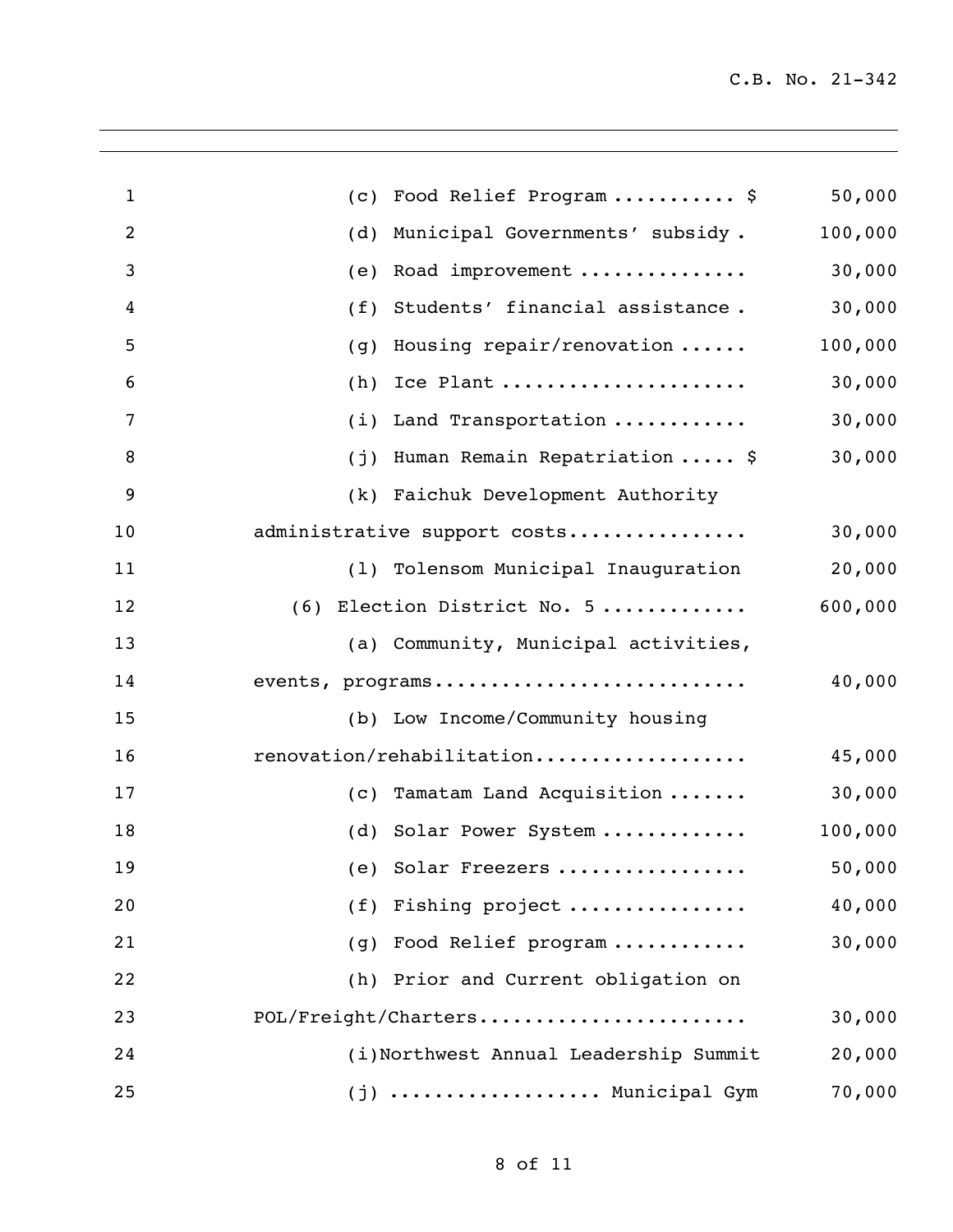| $\mathbf{1}$ | 70,000<br>(k) Municipal Community Center  \$                            |
|--------------|-------------------------------------------------------------------------|
| 2            | (1)  Students' financial assistance<br>20,000                           |
| 3            | 20,000<br>(m)  Land Transportation                                      |
| 4            | (n) Prior and Current administrative                                    |
| 5            | 20,000<br>support costs                                                 |
| 6            | 15,000''<br>(o) Musical instrument $\ldots \ldots \ldots \ldots \ldots$ |
| 7            | Section 3. Section 6 of Public Law No. 21-201 is hereby                 |
| 8            | amended to read as follows:                                             |
| 9            | "Section 6. Allotment and management of funds and lapse                 |
| 10           | date. All funds appropriated by this act shall be                       |
| 11           | allotted, managed, administered and accounted for in                    |
| 12           | accordance with applicable laws, including, but not                     |
| 13           | limited to, the Financial Management Act of 1979. The                   |
| 14           | allottee shall be responsible for ensuring that these                   |
| 15           | funds, or so much thereof as may be necessary, are used                 |
| 16           | solely for the purpose specified in this act, and that no               |
| 17           | obligations are incurred in excess of the sum                           |
| 18           | appropriated. The allottee of the funds appropriated                    |
| 19           | under section 2 of this act shall be the Governor of Yap                |
| 20           | State or his designee. The allottee of funds                            |
| 21           | appropriated under sections 3 and 4 of this act shall be                |
| 22           | the President of the Federated States of Micronesia or                  |
| 23           | his designee; PROVIDED THAT the allottee of funds                       |
| 24           | appropriated under subsection $3(1)$ of this act shall be               |
| 25           | the Governor of Kosrae State or his designee; the                       |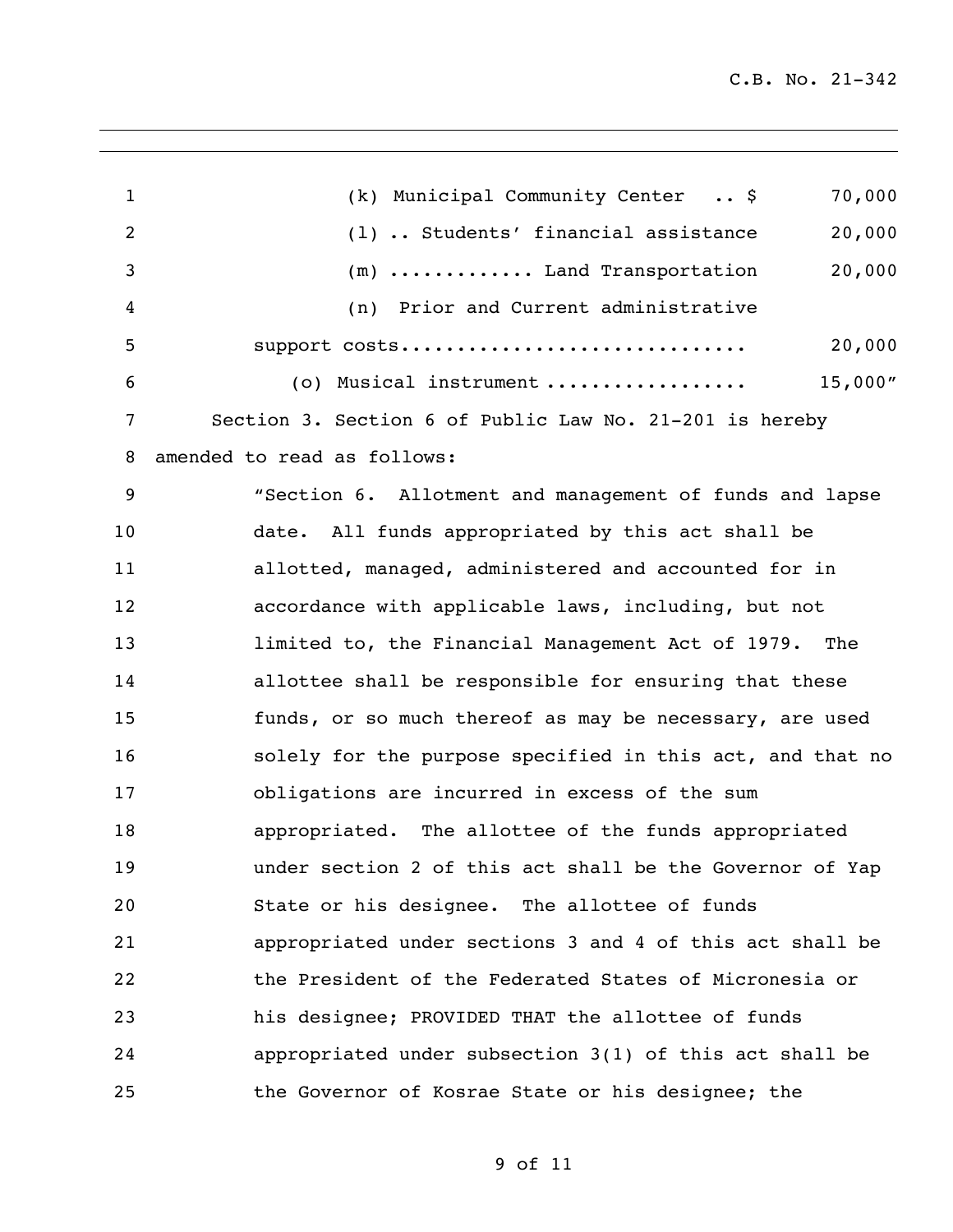| $\mathbf{1}$   | allottee of funds appropriated under subsection $3(2)$ of               |
|----------------|-------------------------------------------------------------------------|
| $\overline{2}$ | this act shall be the Mayor of Lelu Town Government or                  |
| 3              | his designee; the allottee of funds appropriated under                  |
| 4              | subsections $4(1)$ and $4(2)$ of this act shall be the                  |
| 5              | Secretary of the Department of Transportation,                          |
| 6              | Communications and Infrastructure or his designee; EXCEPT               |
| 7              | THAT the allottee of funds appropriated under subsections               |
| 8              | $4(2)(a)$ , $4(2)(b)$ , $4(2)(c)$ , $4(2)(e)$ , $4(2)(h)$ , $4(2)(i)$ , |
| 9              | $4(2)(j)$ , and $4(2)(k)$ of this act shall be the Pohnpei              |
| 10             | Transportation Authority; the allottee of funds                         |
| 11             | appropriated under subsection $4(2)(d)$ of this act shall               |
| 12             | be the President of the COM-FSM Institute. The allottee                 |
| 13             | of funds appropriated under subsections $4(3)(a)$ , $4(3)(b)$ ,         |
| 14             | $4(3)(d)$ , $4(3)(f)$ , $4(3)(i)$ , $4(3)(m)$ and $4(3)(t)$ of this     |
| 15             | act shall be the Pohnpei Transportation Authority; the                  |
| 16             | allottee of funds appropriated under subsections $4(3)(c)$ ,            |
| 17             | $[4(3)(d)]$ , 4(3)(e), $[4(3)(f)]$ , 4(3)(g), 4(3)(h), 4(3)(j),         |
| 18             | $4(3)(k)$ , $4(3)(1)$ , $[4(3)(m)]$ and $4(3)(o)$ of this act shall     |
| 19             | be the Meninkeder of Madolenihmw; the allottee of funds                 |
| 20             | appropriated under subsections $4(3)(n)$ and $4(3)(q)$ of               |
| 21             | this act shall be the Secretary of the Department of                    |
| 22             | Health and Social Affairs or his designee; the allottee                 |
| 23             | of funds appropriated under subsections $4(3)(p)$ , $4(3)(r)$           |
| 24             | and $4(3)(s)$ of this act shall be the Vice President of                |
| 25             | the Federated States of Micronesia; The allottee of the                 |